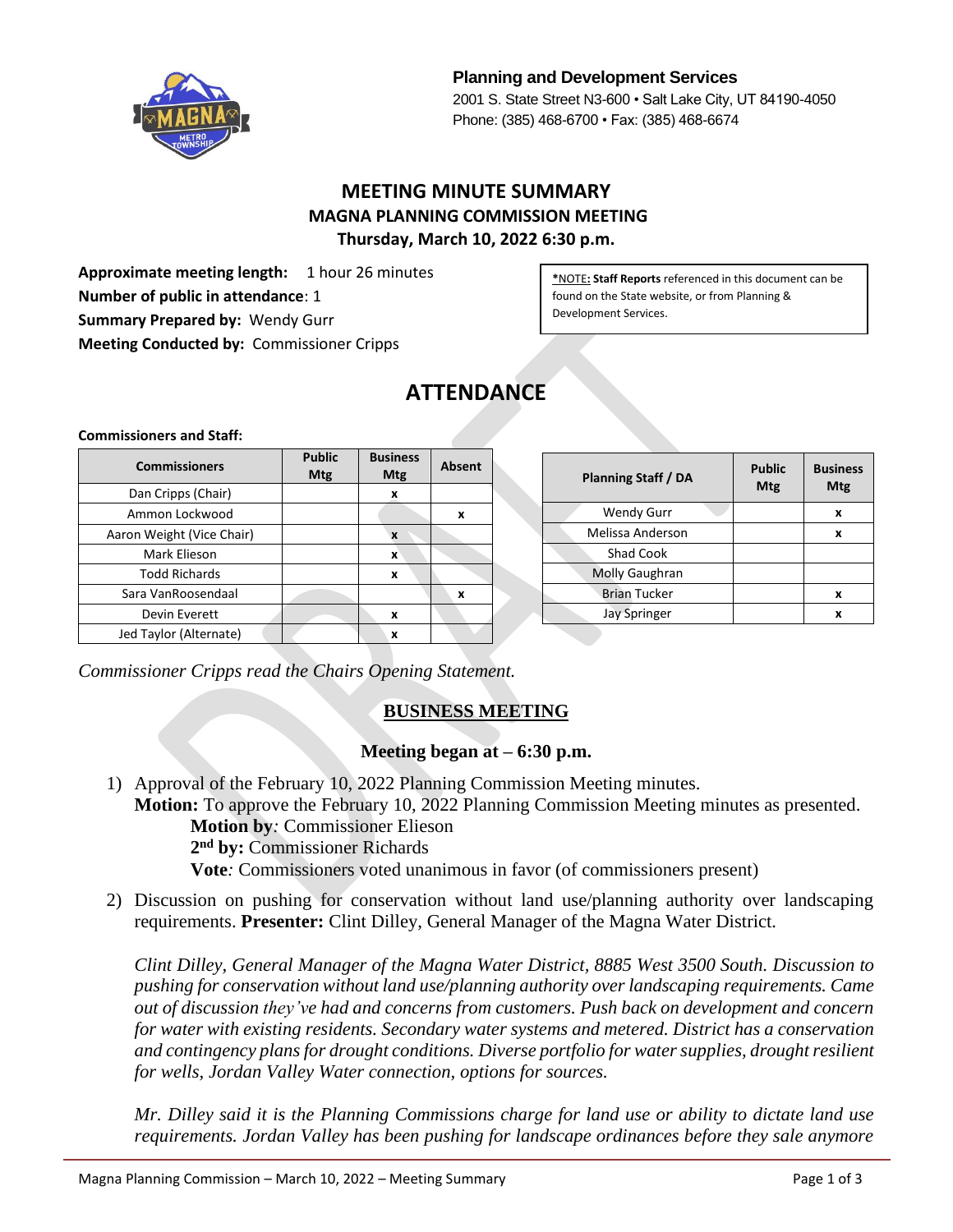*water. Guideline for new development, provided the Kearns Waterwise landscaping ordinance and any water conserved is a good source of water.*

*Commissioners and Mr. Dilley had a brief discussion regarding D.R. Horton and Mahogany Ridge and HOA requiring so much grass put in and need to start looking more at xeriscaping requirements. Went through the requirements drafted by Kearns. Expanding secondary water systems but prioritizing to cost effective expansions. Make sure have a higher quality of water when they make that push, program to turn existing landscaping into xeriscapes, legislative bills not passed for water conservancy, beneficial to increase contract with Jordan Valley.*

*Commissioners had a brief discussion regarding creation of a waterwise landscaping ordinance.*

*Request Kearns Water Ordinance is sent to the planning commissioners and bring ideas to an upcoming meeting.*

3) Discussion on potential changes to the PUD ordinance to create a process to create owner occupied units out of multiple dwellings, group dwelling, dwelling groups, single-family project developments and other development types that allow more than one dwelling within a single structure but lack a means to subdivide those units. **Planner:** Brian Tucker

*Greater Salt Lake Municipal Services District provided a memo and discussion on the potential changes to the PUD Ordinance with regards to dwelling groups and developments.*

*Commissioners and Staff had a brief discussion regarding density maximums and minimums, HOA's, open and common areas, attached units and common wall and structures, Condo's, Townhomes, and CC&R's, public streets and private access, rental regulations, unit size, parking, and open space.*

4) Discussion on potential changes to the Planned Community (P-C) Ordinance to provide two tiers of allowable residential density in the Neighborhood Land Use District. **Planner:** Brian Tucker

*Greater Salt Lake Municipal Services District provided a memo and discussion on the potential changes to the Planned Community Ordinance with regards to residential density in the Neighborhood Land Use District.*

*Commissioners and Staff had a brief discussion regarding buyer's and housing costs, undeveloped lots, overflowing and off-street parking, two-car garages, low density on large lots, Development Agreements, and four to five and six to eight units.*

5) Discussion on potential changes to the Planned Community (P-C) Ordinance and other residential zoning districts by increasing the minimum setback from the sidewalk for a street facing garage. **Planner:** Brian Tucker

*Greater Salt Lake Municipal Services District provided a memo and discussion on the potential changes to the Planned Community Ordinance with regards to increasing the minimum setback from the sidewalk for a street facing garage.*

*Commissioners and Staff had a brief discussion regarding larger vehicles and more driveway, setback approach differ from smaller and larger lots, obstruction of sidewalk, propose extend driveway length in all zones for a parking setback, park strip buffers, code enforcement, and*